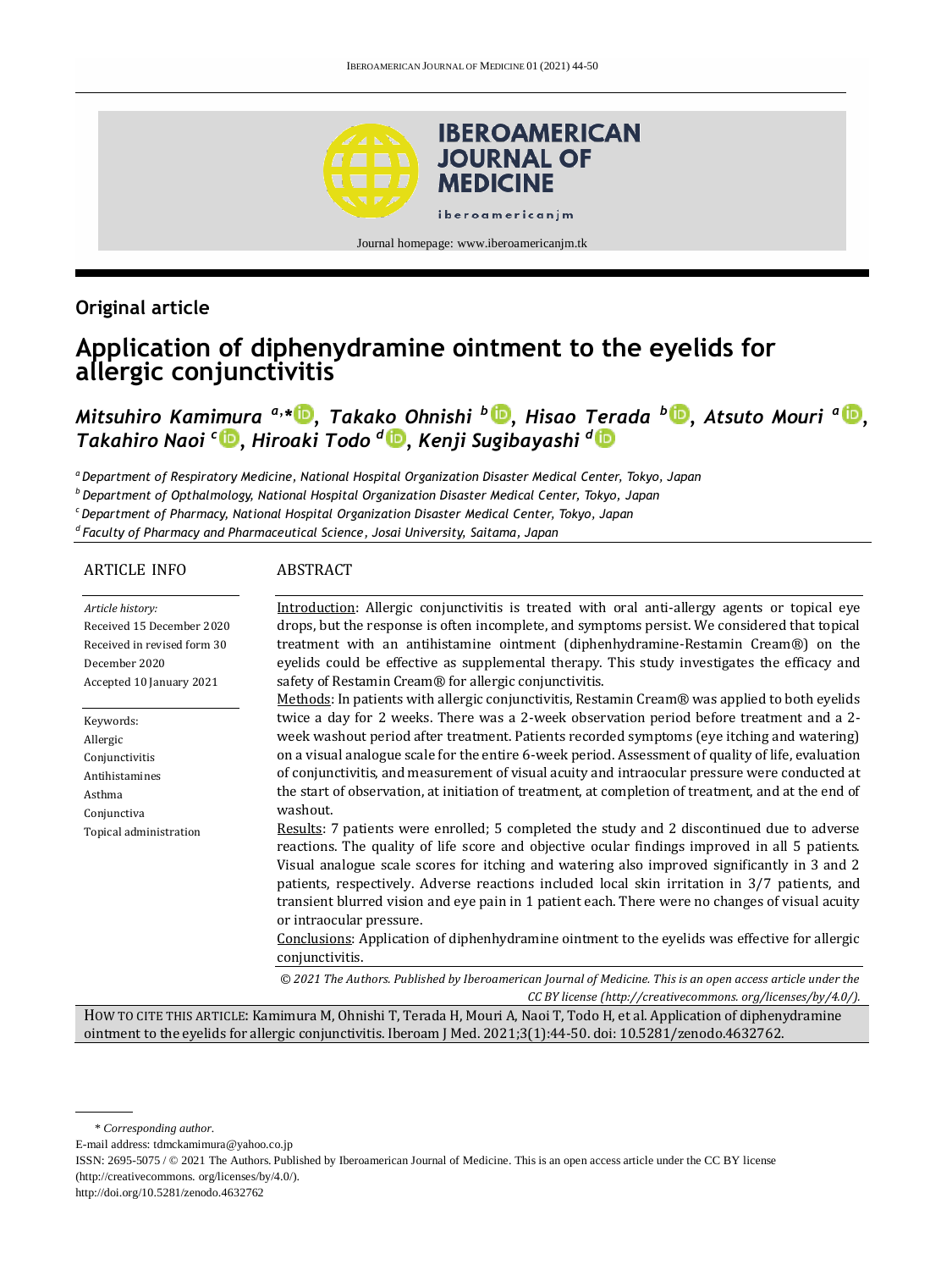### **1. INTRODUCTION**

There has been an increase of patients with allergic conjunctivitis or similar allergic diseases, including allergic rhinitis and bronchial asthma, and these diseases can have a substantial negative impact on the quality of life (QOL) [1]. Allergic conjunctivitis is treated with oral anti-allergy agents/antihistamines or topical eye drops containing steroids/anti-allergy agents/antihistamines, but the response is often incomplete and symptoms persist [2].

Topical application of a drug can have effects on the deeper organs/tissues, e.g. application of a dermal patch preparation containing a nonsteroidal anti-inflammatory drug allows its direct penetration into the joint cavity to treat arthralgia [3-6]. It was reported that topical application achieves higher drug concentrations in the treated subcutaneous tissue compared to the tissue concentration after oral administration [7, 8]. As the sites of inflammation in patients with allergic conjunctivitis (palpebral and bulbar conjunctiva) are located close to the palpebral skin, we considered that topical treatment with an ointment could be effective as supplemental therapy in patients with persistent symptoms despite current medications.

Therefore, we performed a pilot study to investigate the efficacy and safety of topical application of antihistamine ointment containing diphenhydramine (Restamin Cream®) to the eyelids in patients with allergic conjunctivitis.

### **2. METHODS**

Among patients with bronchial asthma attending the outpatient department of National Hospital Organization Disaster Medical Center, Japan, those with allergic conjunctivitis due to pollinosis, etc. were enrolled in this study. The inclusion criteria were persistent symptoms despite treatment with anti-allergy agent/antihistamine eye drops, and no changes of the treatment regimen with antiallergy agents, antihistamines, and steroids within 4 weeks before initiation of the study. Exclusion criteria were as follows: diseases of the eyelids such as atopic dermatitis, initiation of treatment with anti-allergy agents, antihistamines, or steroids within 4 weeks before the study, pregnancy/breastfeeding, and patients whom the attending physician considered inappropriate for other reasons.

The total duration of the study was 6 weeks, comprising a 2-week observation period before initiation of the study, a 2-week treatment period, and a subsequent 2-week washout period. During the treatment period, Restamin Cream®

was applied to both eyelids twice a day at a dose of 0.1 FTU per eyelid (approximately 0.2 mg of diphenhydramine per eyelid each time; total daily dose of 0.8 mg). Patients received instructions about the application method from a pharmacist to ensure that the drug was not directly applied to the bulbar conjunctiva. During the entire study period, patients recorded their symptoms (eye itching and watering) on a visual analogue scale (VAS). In addition, QOL was assessed by using the Japanese Allergic Conjunctival Disease Standard QOL questionnaire (JACQLQ) Ver. 1 [9]. The JACQLQ contains 17 items from 6 domains (daily life, outdoor life, social life, sleep, body, and mental life) that are each scored from 0 to 4 points (0: None, 1: Mild, 2: Moderate, 3: Severe, 4: Very severe), after which the total score is calculated. QOL was assessed at 4 time points, which were at the start of the observation period, at initiation of treatment, at completion of treatment, and at the end of the washout period.

At the same 4 time points, anterior ocular findings were scored from 0 to 3 at the Department of Ophthalmology, and the total score was calculated for each of the right and left eyes. The following findings were assessed: conjunctival hyperemia, conjunctival congestion, palpebral edema, and changes of the palpebral conjunctiva (congestion, swelling, follicles, papillae, giant papillae), bulbar conjunctiva (congestion, edema), limbus (Trantas spots, swelling), and cornea (epithelium). In addition, visual acuity and intraocular pressure were measured at 3 time points, which were at initiation of treatment, at completion of treatment, and at the end of the washout period. The primary efficacy endpoint was VAS-based assessment by the patients, while the secondary endpoints were adverse reactions and changes of clinical findings.

Comparison of VAS scores among the different times of assessment, and comparison of ophthalmological findings or QOL between before and after each study phase was done with the Wilcoxon signed rank test.

This study was approved by the Ethics Committee of the National Hospital Organization Disaster Medical Center (approval number: 2016-22), and written informed consent was obtained from all of the subjects. This study was registered with the University Hospital Medical Information Network (UMIN) (Registry number: UMIN000026105).

### **3. RESULTS**

#### **3.1. PATIENTS**

7 patients were enrolled in this study, but 2 patients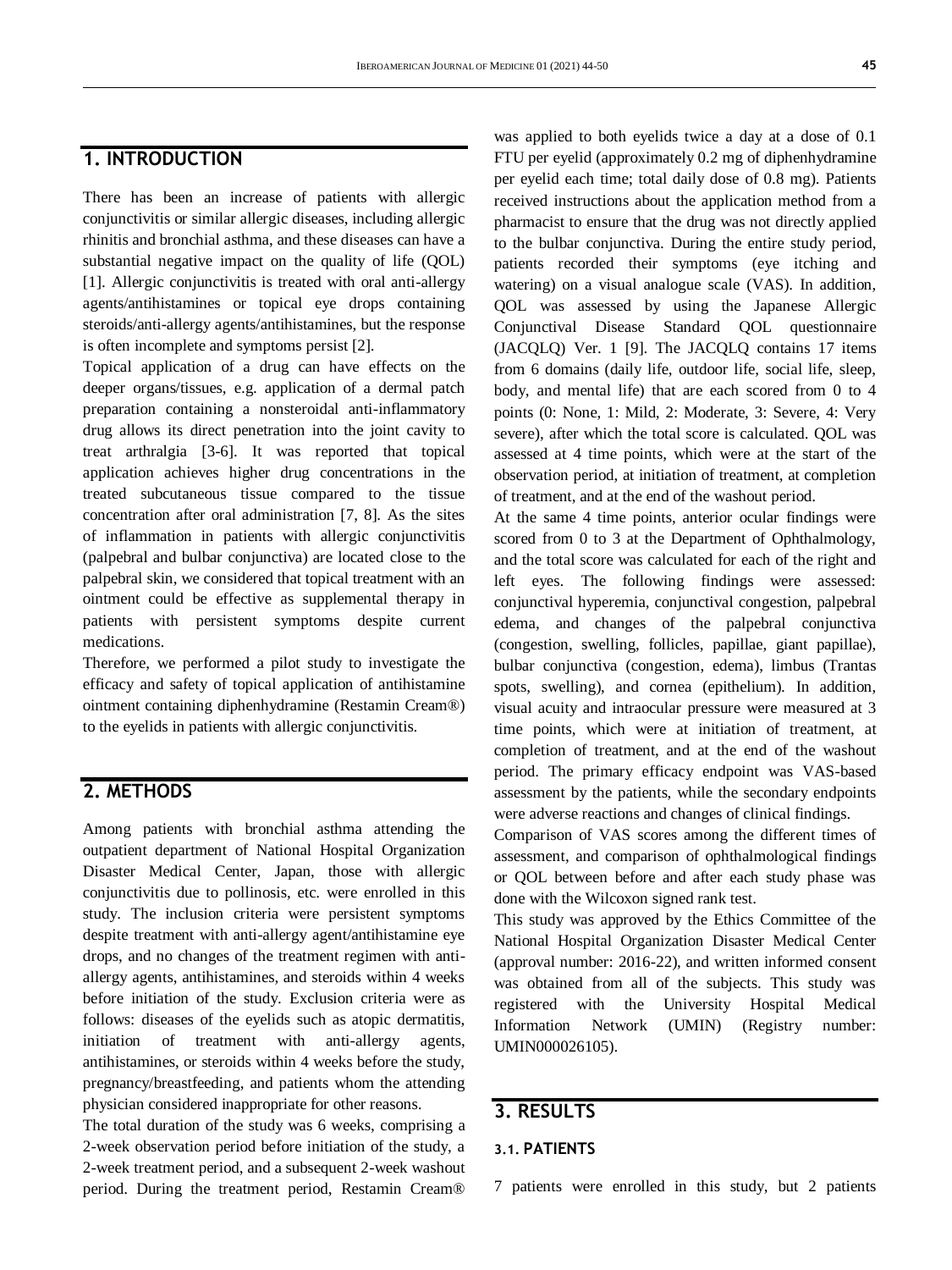discontinued treatment due to adverse reactions (Cases 6 and 7, Table 1). Prior treatment was olopatadine eye drops in 6 patients and ketotifen eye drops in 1 patient. Three patients were also using oral antihistamines, while 4 patients were not due to lack of efficacy  $(n=1)$ , drowsiness  $(n=1)$ , and not wanting drug therapy  $(n=2)$ . Inhaled steroids and long-acting β2-stimulants were used by all patients for their asthma. The severity of asthma ranged from step 2 (mild persistent asthma) to 5 (most severe asthma) according to the GINA (Global Initiative for Asthma) guidelines. Case 3 was on oral prednisolone (5 mg/day) for eosinophilic granulomatosis with polyangiitis.

#### **3.3. VAS AND QOL SCORES**

VAS scores for itching of the eyes are shown in Table 2. Significant improvement of the VAS score was noted in 3 patients (Cases 2, 4, and 5). While 1 of these patients (Case 5) showed worsening of the VAS score after completion of treatment, the score improved further in another patient (Case 4). VAS scores for watering of the eyes are displayed in Table 3. Significant improvement of the VAS score occurred during treatment in 2 patients (Cases 2 and 5), although both patients showed worsening of the VAS score after completing treatment. On the other hand, the

| Table 1. Characteristic of the patients and effects of diphenhydramine ointment |                |                       |                              |                            |                      |                                 |                           |                                 |                                                                                                 |
|---------------------------------------------------------------------------------|----------------|-----------------------|------------------------------|----------------------------|----------------------|---------------------------------|---------------------------|---------------------------------|-------------------------------------------------------------------------------------------------|
| Case                                                                            | <b>Age/Sex</b> | Oral<br>antihistamine | <b>Eye drops</b>             | <b>GINA</b><br><b>Step</b> | <b>Time to onset</b> |                                 | <b>Duration of action</b> |                                 | <b>Adverse</b>                                                                                  |
|                                                                                 |                |                       |                              |                            | Eye drops            | <b>Transdermal</b><br><b>DH</b> | <b>Eye drops</b>          | <b>Transdermal</b><br><b>DH</b> | reactions                                                                                       |
| 1                                                                               | 73/F           | Epinastine            | Olopatadine<br>hydrochloride | 3                          | 1 hour               | 3 minutes                       | 3-4 hours                 | 10 hours                        | None                                                                                            |
| $\overline{2}$                                                                  | 62/F           | None                  | Olopatadine<br>hydrochloride | $\overline{4}$             | Ineffective          | 2-3 minutes                     | Ineffective               | 8 hours                         | <b>Blurred</b> vision<br>during the 1st<br>week                                                 |
| 3                                                                               | 53/F           | None                  | Olopatadine<br>hydrochloride | 5                          | 5 minutes            | 1-2 minutes                     | 3 hours                   | 5 hours                         | Mild tingling of<br>the eyelids                                                                 |
| 4                                                                               | 52/F           | None                  | Olopatadine<br>hydrochloride | $\overline{4}$             | 1 hour               | 3-4 hours                       | 1 day                     | 12 hours                        | None                                                                                            |
| 5                                                                               | 51/F           | Loratadine            | Olopatadine<br>hydrochloride | 5                          | Ineffective          | $10-15$<br>minutes              | Ineffective               | 6 hours                         | None                                                                                            |
| 6                                                                               | 76/M           | None                  | Olopatadine<br>hydrochloride | $\overline{2}$             | 20<br>minutes        | 3 minutes                       | 6 hours                   | 12 hours                        | Edema and<br>pain of the<br>eyelids on Day<br>5:<br>discontinuation.                            |
| 7                                                                               | 67/F           | Levocetirizine        | Ketotifen<br>fumarate        | 4                          | 3 minutes            | 5 minutes                       | 2 hours                   | 24 hours                        | Redness and<br>itchiness of the<br>eyelids with<br>eye pain on<br>Day $3$ :<br>discontinuation. |

*F: Female; M: Male; DH: Diphenhydramine; GINA: Global Initiative for Asthma.*

#### **3.2. EFFECT ON SYMPTOMS**

All patients considered that application of the cream was effective for eye itching, including the 2 patients who discontinued the study. In addition, it was considered to be effective for eye watering by 6 patients, excluding Case 3. Except in Case 4, the onset of efficacy was relatively rapid and the duration of action was longer than that of eye drops. In all 5 patients who completed the study, symptoms of pollinosis tended to improve during the washout period because the pollen season ended.

VAS score improved in 1 patient (Case 4) after completion of treatment. Case 1 stated that symptoms were considerably improved, but VAS scores for eye itching and watering did not decrease or actually increased. This patient subsequently reported that she had mistakenly recorded the symptoms she assumed would have occurred without topical therapy.

Based on the scores for anterior ocular findings, improvement of clinical findings was observed after treatment with the cream (p=0.0625, Wilcoxon signed rank test) and there was no obvious exacerbation during the subsequent washout period (Figure 1). QOL scores were also improved by application of the cream  $(p=0.0625,$ Wilcoxon signed rank test), with no exacerbation during the washout period (Figure 2).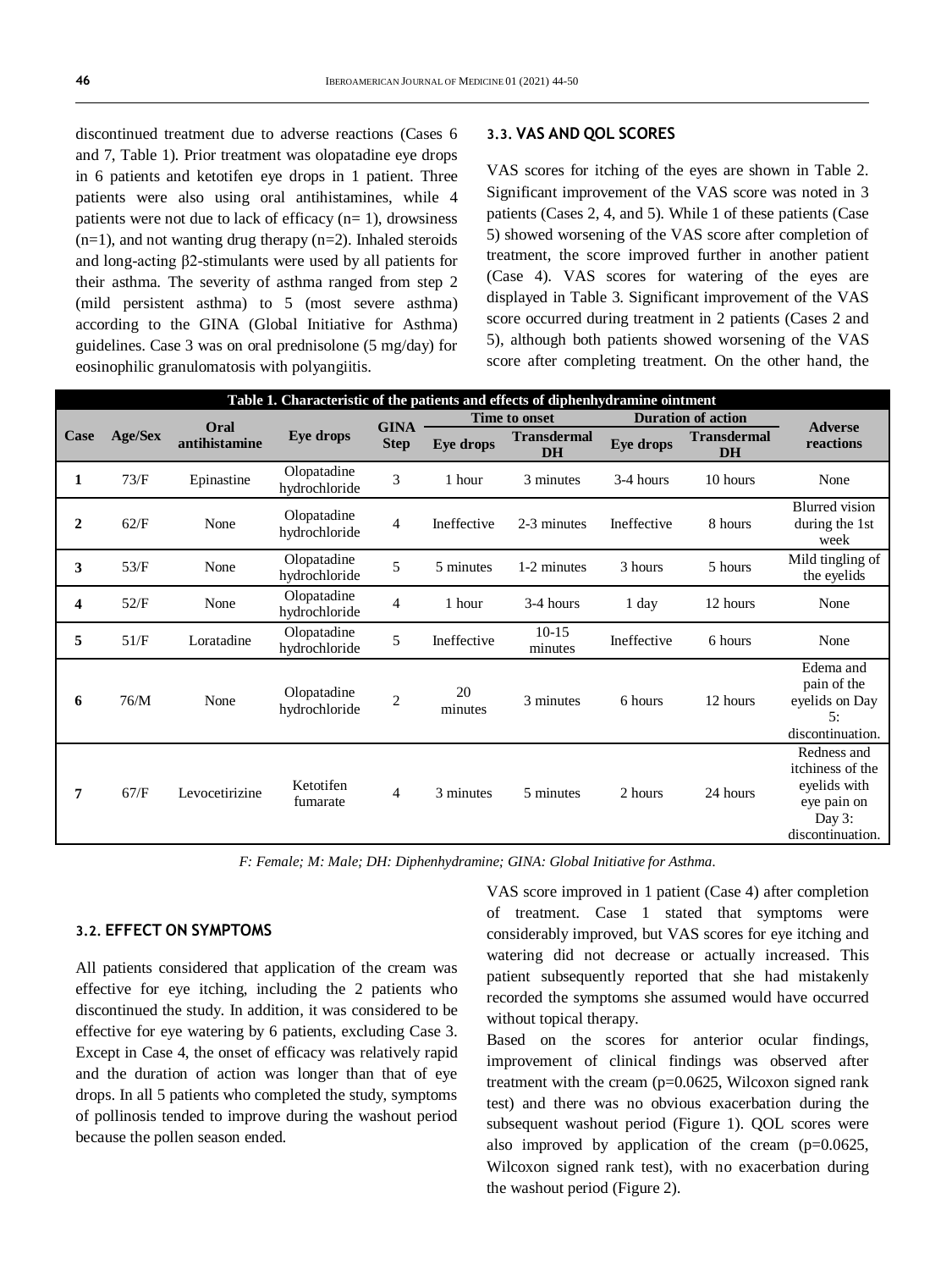#### **3.4. SAFETY OUTCOMES**

Adverse reactions occurred in 4 out of 7 patients (Table 1). Symptoms of allergic conjunctivitis showed marked improvement in the 2 patients who discontinued the study due to adverse reactions. One of these patients developed palpebral edema/pain and the other developed ocular erythema/pruritus associated with pain. These adverse reactions resolved spontaneously after discontinuation of treatment. Another 2 patients continued treatment despite adverse reactions: 1 patient had blurred vision during the first week of treatment and the other had mild tingling of the eyelids. There was no increase of intraocular pressure and no changes of visual acuity during the study in any of the patients, including the 2 who discontinued treatment (Figure 3).

| Table 2. Visual analogue scale scores for eye itching |                           |                         |                       |                                           |                                    |  |  |  |
|-------------------------------------------------------|---------------------------|-------------------------|-----------------------|-------------------------------------------|------------------------------------|--|--|--|
| Case                                                  | <b>Observation period</b> | <b>Treatment period</b> | <b>Washout period</b> | p value<br>(Observation vs.<br>Treatment) | p value (Treatment<br>vs. Washout) |  |  |  |
|                                                       | $4.50 + 2.24$             | $6.36 \pm 1.94$         | $5.32 \pm 1.75$       | 0.0341                                    | 0.1497                             |  |  |  |
|                                                       | $8.86 + 1.23$             | $1.07 \pm 2.46$         | $1.93 \pm 1.37$       | < 0.0001                                  | 0.2657                             |  |  |  |
|                                                       | $6.57+1.09$               | $5.57 + 1.70$           | $6.00 \pm 1.52$       | 0.0637                                    | 0.4876                             |  |  |  |
|                                                       | $7.14 \pm 0.77$           | $4.00 \pm 1.96$         | $2.64 \pm 1.45$       | 0.0002                                    | 0.0472                             |  |  |  |
|                                                       | $8.00 \pm 1.29$           | $3.62 \pm 1.85$         | $5.76 \pm 0.70$       | < 0.0001                                  | 0.0004                             |  |  |  |

*Significant improvement of the VAS score for itching was observed in 3 patients.*

*In Case 1, marked improvement of symptoms was obtained, but the VAS scores did not correspond. The patient reported that she had mistakenly recorded the symptoms she assumed would have occurred without topical treatment.*

| Table 3. Visual analogue scale scores for eye watering |                           |                         |                       |                                           |                                    |  |  |  |
|--------------------------------------------------------|---------------------------|-------------------------|-----------------------|-------------------------------------------|------------------------------------|--|--|--|
| Case                                                   | <b>Observation period</b> | <b>Treatment period</b> | <b>Washout period</b> | p value<br>(Observation vs.<br>Treatment) | p value (Treatment<br>vs. Washout) |  |  |  |
|                                                        | $2.43 \pm 2.34$           | $3.82 + 2.48$           | $4.32 \pm 2.23$       | 0.1215                                    | 0.5796                             |  |  |  |
|                                                        | $0.76 + 0.43$             | $0.43 \pm 0.85$         | $2.18 \pm 1.40$       | 0.047                                     | 0.0005                             |  |  |  |
|                                                        | $3.07 + 1.14$             | $3.64 \pm 1.39$         | $2.86 + 1.23$         | 0.2824                                    | 0.1259                             |  |  |  |
|                                                        | $3.21 \pm 1.19$           | $4.43 + 2.06$           | $1.57 \pm 2.16$       | 0.0907                                    | 0.0012                             |  |  |  |
|                                                        | $6.05+1.22$               | $2.54 \pm 1.90$         | $5.14 \pm 1.17$       | < 0.0001                                  | 0.0002                             |  |  |  |

*Significant improvement of the VAS score for eye watering was observed in 2 patients.*

*In Case 1, marked improvement of symptoms was obtained, but the VAS scores did not correspond. The patient reported that she had mistakenly recorded the symptoms she assumed would have occurred without topical treatment*



*Figure 1: Clinical findings. Scores from 0 to 3 were assigned for ophthalmological findings of the palpebral conjunctiva (congestion, swelling, follicles, papillae, giant papillae), bulbar conjunctiva (congestion, edema), limbus (Trantas spots, swelling), and cornea (epithelium), and the total score was calculated for each of the right and left eyes.*

*Improvement of clinical findings was observed after treatment (p=0.0625, Wilcoxon signed rank test). There was no exacerbation of findings in the washout period.*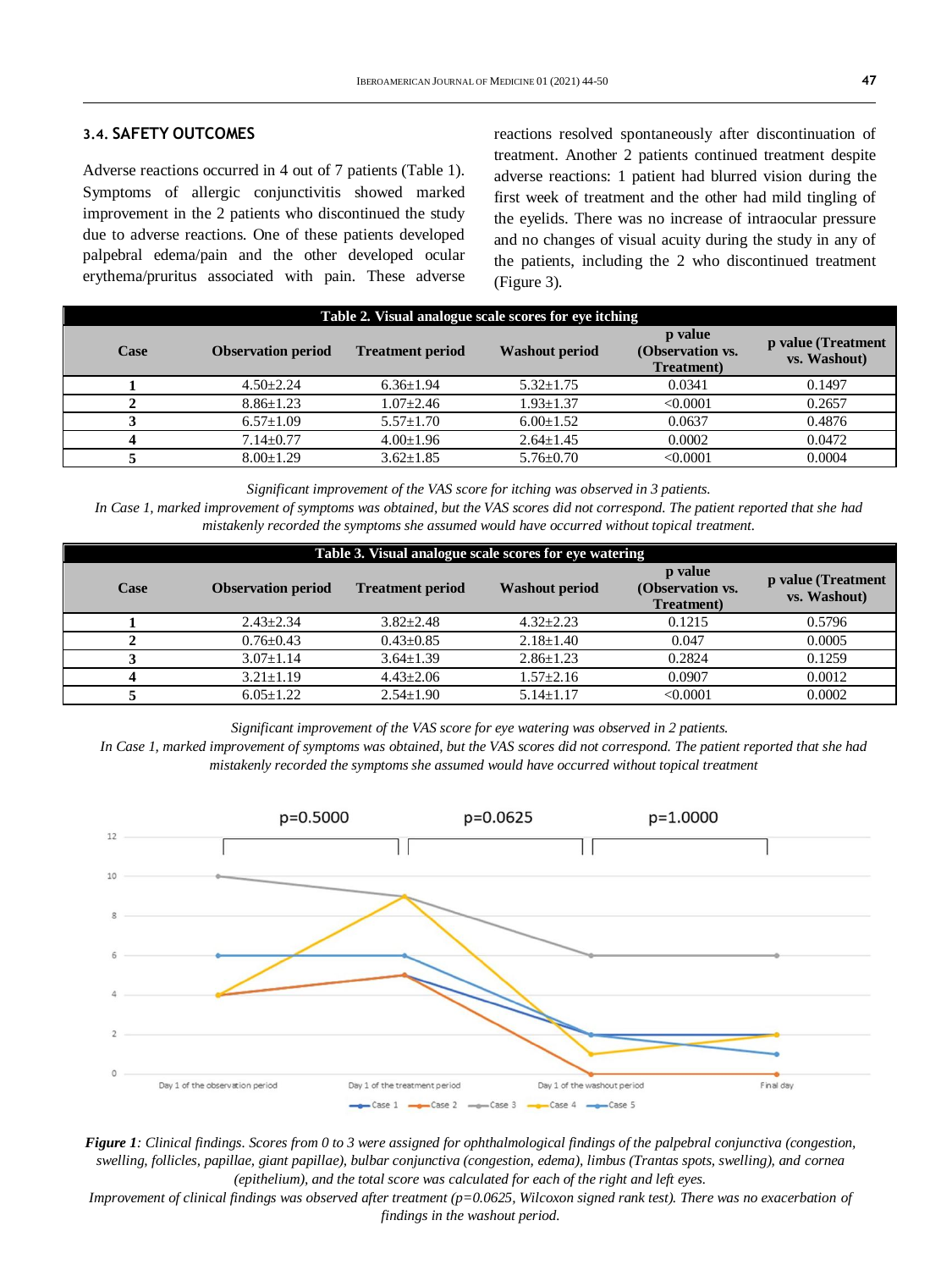

*Figure 2: Assessment of QOL by the JACQLQ. Seventeen items from 6 domains (daily life, outdoor life, social life, sleep, body, and mental life) were scored from 0 to 4, and the total score was calculated. (0: None, 1: Mild, 2: Moderate, 3: Severe, 4: Very severe). Improvement of the QOL scores was observed after treatment (p=0.0625, Wilcoxon signed rank test). There was no deterioration of QOL after discontinuation of treatment.*



*Figure 3: Intraocular pressure. No increase of the intraocular pressure was observed (including the 2 patients who discontinued treatment due to adverse reactions).*

### **4. DISCUSSION**

This study was the first investigation of topical application of an antihistamine cream as treatment for allergic conjunctivitis and our findings suggest the usefulness of this method. Except in 1 patient, rapid control of symptoms was noted after application of the cream and its duration of action was longer than that of eye drops. Although all patients noted subjective improvement of their symptoms,

local adverse reactions occurred at a high frequency. An over-the-counter eye drop medication (Stonarhini®) contains 4.5 mg of diphenhydramine per 15 mL, with the daily dosage being 0.045 mg to 0.27 mg per eye. The daily dosage of diphenhydramine in this study was 0.4 mg per eye, which was approximately 1.5 times higher than the maximum daily dose when using Stonarhini®. Local adverse reactions may have occurred at a high frequency due to administration of a high dose. Although the product is not directly applied to the conjunctiva, unlike eye drop medications, the optimal dose should be determined.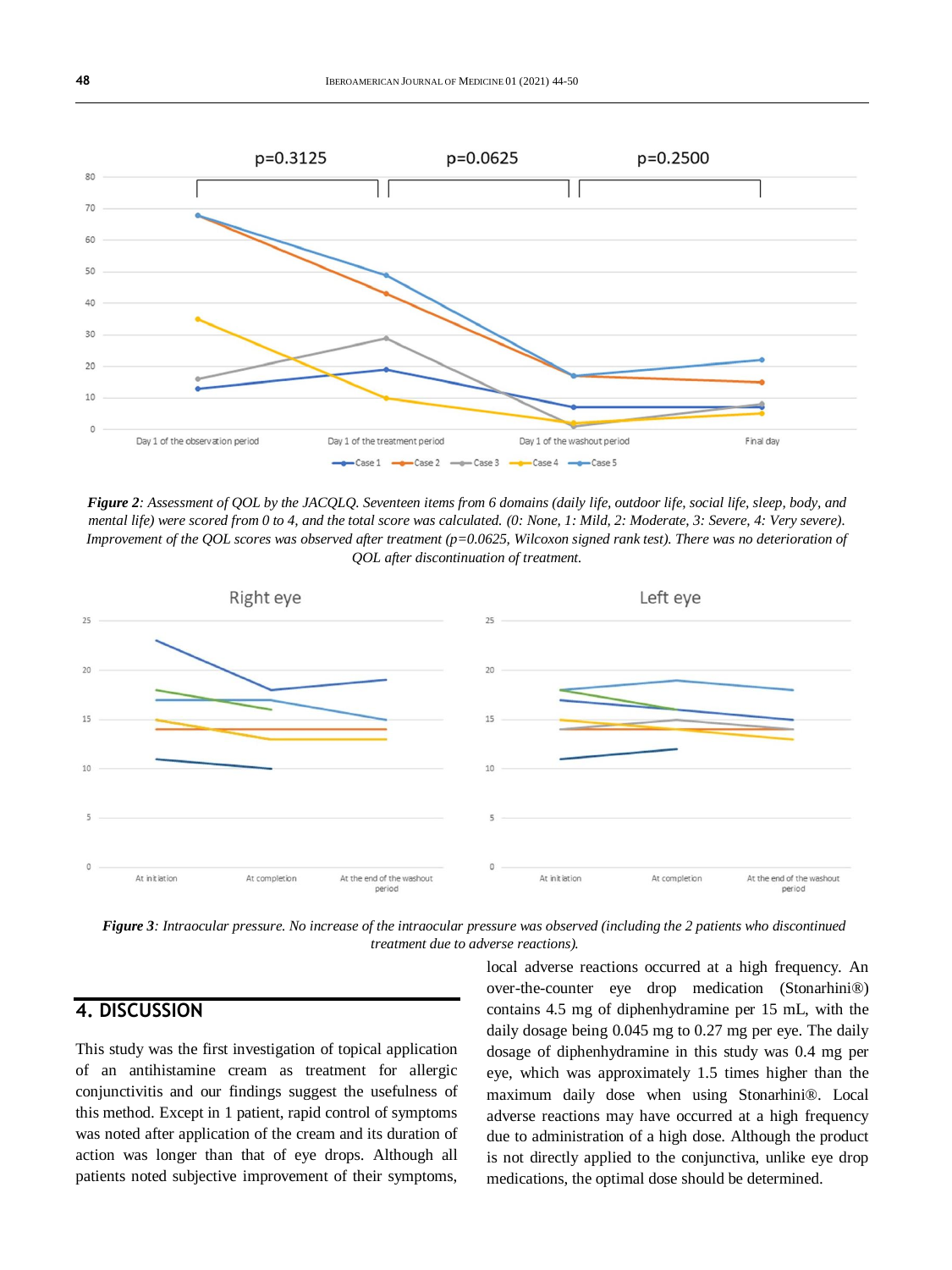As topical therapy for ophthalmic disease, Vaseline labelled with fluorescein containing calcium carbonate has been applied to the evelids to treat dry eyes [10]. The maximum lacrimal fluid concentration of fluorescein in the ointment was noted at 30 minutes after application, followed by a decrease to 20% of the peak level after 3 hours and little subsequent change after 6 hours. The severity of corneal epithelial disorder was unchanged after 3 months in the control group (Vaseline alone), whereas there was significant improvement in the study drug group. No adverse reactions occurred in either group. It is known that eyelid skin shows higher permeability than abdominal skin in rats (6 times higher for diclofenac and 11 times higher for tranilast), with the local drug concentration at 8 hours after application to the eyelids being higher than with eye drops [11]. Similarly, an effective conjunctival drug concentration was obtained after application of ketotifen fumarate to the eyelids once daily in rabbits [12], while the drug concentration at the ocular surface was stable for 24 hours after application of dexamethasone gel to the eyelids in rabbits [13]. The reason for long-term sustained activity may be slow release of the drug from skin tissue. In contrast, a high local drug concentration is not maintained by eye drops because the drops overflow when the eyes are closed immediately after instillation or the drug is excreted via the lacrimal duct.

In this study, 3 patients complained of edema, redness, and tingling of the eyelid skin as adverse reactions, while blurred vision and eye pain occurred in 1 patient each. Since the eyelid skin is extremely thin (0.55 mm), it is highly susceptible to allergic sensitization [14, 15]. Eyelid dermatitis is a common problem, and is most frequently due to allergic contact dermatitis (46 to 74%) [16, 17]. Although antibiotics have most often been reported as the causative agent, preservatives are also known to cause contact dermatitis [14]. In this study, we used Restamin Cream®, which contains a detergent (sodium lauryl sulfate) as the base. Detergents are known to cause irritation [18, 19], suggesting that sodium lauryl sulfate may have been responsible for the local adverse reactions in our patients. However, contact dermatitis due to diphenhydramine could not be ruled out since diphenhydramine allergy has been reported [20, 21].

The following limitations should be considered. This study was performed inincluded only a small number of subjects; thus, this study's findings on treatment effectiveness may not be generalizable. Clinical findings and QOL scores improved with topical treatment, but subsequent exacerbation was not observed during the washout period without medication. Allergic conjunctivitis is seasonal and

the symptoms are variable, which means stable disease activity cannot be guaranteed during the study period. In addition, the washout period overlapped the end of the pollen season, making it difficult to evaluate the influence of stopping treatment. Due to incorrect recording of the VAS scores by Case 1, there were discrepancies among the clinical findings, QOL scores, and patient impressions of improvement. Although no influence of topical treatment on the intraocular pressure was detected during the short study period (2 weeks), the safety of long-term treatment is unknown. Finally, efficacy for severe symptoms is unclear because our subjects had relatively low scores for objective findings (4-10 at enrollment, with a maximum score of 60). Further investigation of this treatment may be warranted because some patients showed marked improvement without adverse reactions, and a long-lasting effect was obtained by simple topical application of the cream. Since it is difficult for elderly persons and those with upper limb problems to use eye drops, compliance may be improved by topical application to the eyelids. No adverse reactions were reported after topical application of Vaseline to the eyelids [10], so local adverse reactions may be suppressed by modifying the base of the cream. Investigation in patients with severe symptoms, assessment of the efficacy and safety of long-term use, comparison with placebo, exploration of the optimal dose, and assessment of other antihistamines may also be considered.

In conclusion, our findings in this study suggested that application of diphenhydramine ointment to the eyelids was effective for treatment of allergic conjunctivitis. Although our results are based on a small study population, and therefore not generalizable, further investigation of topical therapy for the eyelids seems to be warranted.

### **5. ACKNOWLEDGEMENTS**

Acknowledgments: We thank Mrs. Eri Kurauchi, Mr. Ryuichiro Nemoto, and Mr. Kozo Watanabe from the Department of Pharmacy at the National Hospital Organization Disaster Medical Center for giving instructions to the participants and providing assistance with this study.

#### **6. REFERENCES**

*1. Kari O, Saari KM. Updates in the treatment of ocular allergies. J Asthma Allergy. 2010;3:149-58. doi[: 10.2147/JAA.S13705.](https://doi.org/10.2147/jaa.s13705)*

*2. Berger W, Abelson MB, Gomes PJ, Beck M, Kimura S, Westbrook T, et al. Effects of adjuvant therapy with 0.1% olopatadine hydrochloride ophthalmic solution on quality of life in patients with allergic rhinitis using systemic or*